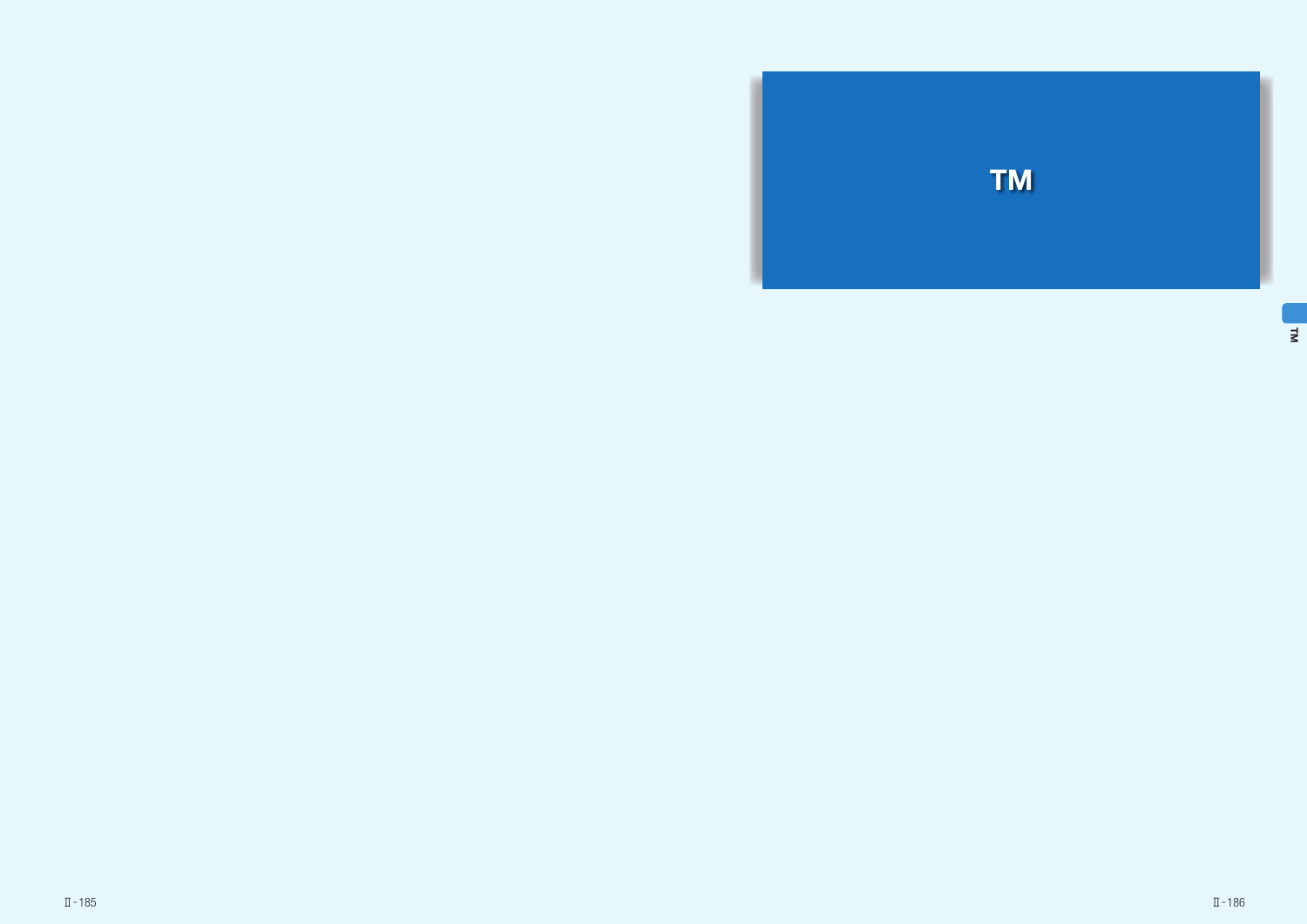| Driving method              | <b>Precision ball screw</b>     |
|-----------------------------|---------------------------------|
| Linear motion rolling quide | Linear Way (ball type)          |
| Built-in lubrication part   | No built-in                     |
| Material of table and bed   | <b>Stainless steel</b>          |
| Sensor                      | Select by identification number |
|                             |                                 |
|                             |                                 |

Featuring the ultra-small size yet super precision positioning capability, this table is best suited to enhancing the accuracy of the positioning mechanism of super small device. And, use of stainless steel in steel parts allows the table to be used even in a location where use of oil and grease should be preferably avoided and under the environment that tends to suffer from water scattering.

 $\begin{array}{c}\n\hline\n\text{tr}\n\\
\text{d}\n\\
\text{u}\n\\
\text{u}\n\end{array}$ Incorporating a Micro Linear Way L of 2mm in rail width in the table guiding parts and a miniature ball screw of 2mm in diameter in the feeding mechanism, this is an unparalleled ultra-small size positioning table with ground ball screw drive type.

College Served Combination of high-lead ball screws and high-torque AC servomotors enables the table to move at high speed without reducing the accuracy.

## $\sqrt{\phantom{a}}$  Widely applicable in such fields as below!

The and are structured to the contract of the contract of the contract of the contract of the contract of the contract of the contract of the contract of the contract of the contract of the contract of the contract of the There are two types in the shape of slide table: standard table and long table. As two Micro Linear Way L with two slide units are incorporated in parallel into the long table, the table is structurally resistant to moment and complex load. The motor can be selected from two types of AC servomotor (standard type or high torque type) and stepper motor according to your use.

> Built-in origin, pre-origin, CW limit and CCW limit sensors can be indicated without modifying the outside dimensions.



|                               | unit: mm            |
|-------------------------------|---------------------|
| Positioning repeatability     | $±0.001 \sim 0.002$ |
| Positioning accuracy          | 0.015               |
| Lost motion                   |                     |
| Parallelism in table motion A |                     |
| Parallelism in table motion B |                     |
| Attitude accuracy             |                     |
| <b>Straightness</b>           |                     |
| <b>Backlash</b>               |                     |
|                               |                     |

### ● Ground ball screw drive realizes ultra-small positioning table with sectional height of 20mm and width of 17mm.

### ● Super small sensor can also be optionally built in.

**IKO** Micro Precision Positioning Table TM



# Points







### Variation

|                                                                     |                | Stroke length (mm) |    |    |    |    |    |
|---------------------------------------------------------------------|----------------|--------------------|----|----|----|----|----|
| Shape                                                               | Model and size | 10                 | 20 | 30 | 40 | 50 | 60 |
| lard table<br>∃∣൦෧෧൦⊫<br><del>∏o ⊗ ⊚o ⊑</del>                       | <b>TM15</b>    |                    | ಸ  |    | ☆  |    |    |
| table<br><del>∍</del> ∐்தை் தை⊙ <del>⊶</del><br><u>ച</u> ⊺ം⊗⊛ം ⊚⊛ം⊑ | <b>TM15G</b>   | ☆                  |    | 77 |    | ☆  |    |

1N=0.102kgf=0.2248lbs. 1mm=0.03937inch  $\overline{\rm H}$  – 187  $^+$   $\overline{\rm M}$  – 188 $^+$  – 0.03937inch  $\overline{\rm H}$  – 188 $\overline{\rm H}$  – 188 $\overline{\rm M}$ 

### ● Table specification is selectable according to your use.

### ● Maximum table speed of 150mm/s is exerted.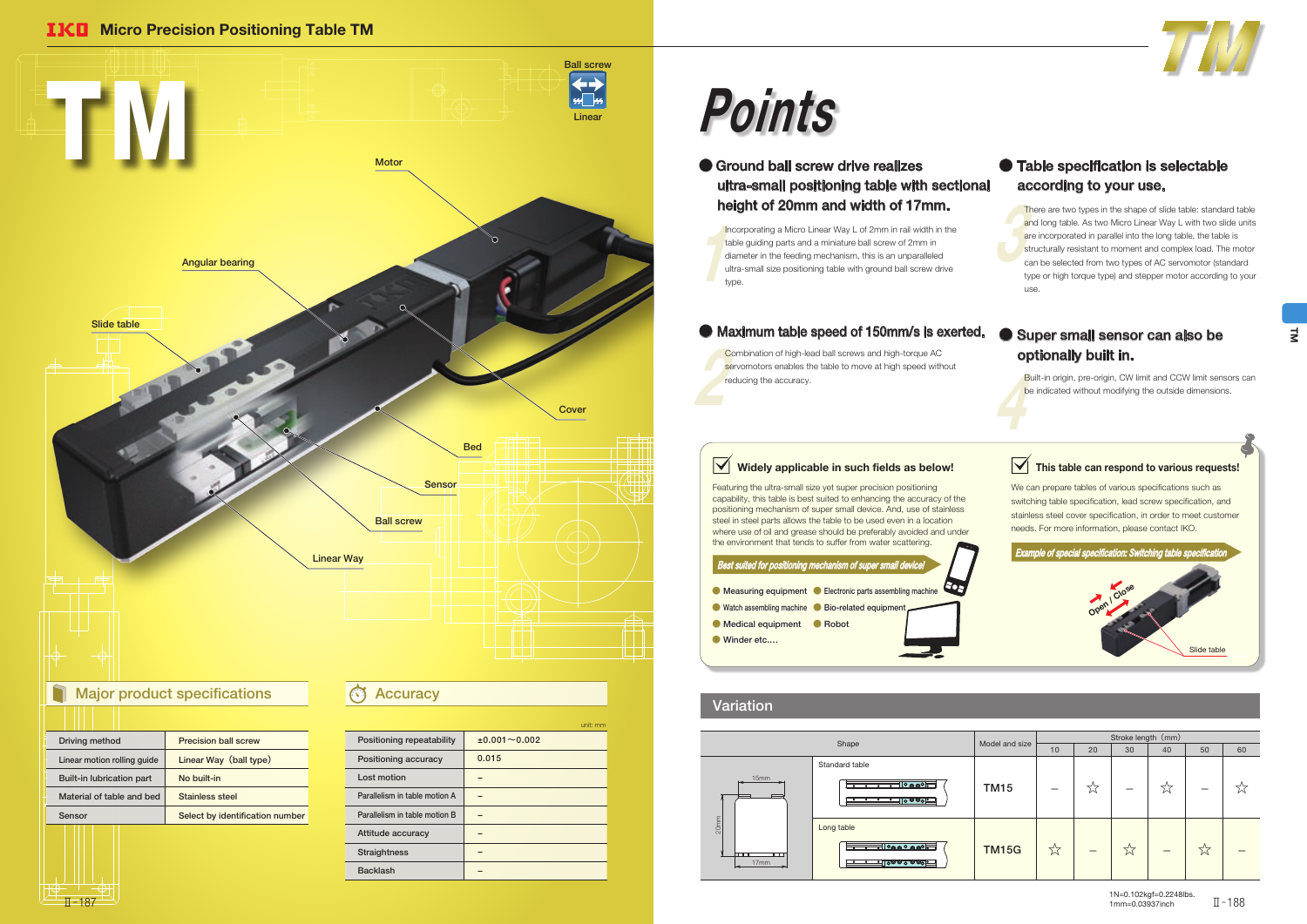| <b>Example of an Identification Number</b>         | 0                      | $\boldsymbol{\mathcal{D}}$ | 3      | 4  | $\overline{5}$  | $\boxed{6}$ |    | 8 |
|----------------------------------------------------|------------------------|----------------------------|--------|----|-----------------|-------------|----|---|
|                                                    | <b>TM</b>              | 15                         | G<br>۰ | 50 | $\sqrt{2}$<br>A | <b>Y061</b> | 05 |   |
|                                                    |                        |                            |        |    |                 |             |    |   |
| Model                                              | Page II-190            |                            |        |    |                 |             |    |   |
| Size                                               | Page II-190            |                            |        |    |                 |             |    |   |
| Shape of slide table                               | .<br>Page II-190       |                            |        |    |                 |             |    |   |
| <b>Effective stroke length</b><br>$\boldsymbol{4}$ | .<br>Page II-190       |                            |        |    |                 |             |    |   |
| With motor type                                    | المتمام<br>Page II-190 |                            |        |    |                 |             |    |   |
| $\mathbf{6}$<br>Motor type                         | ولاولاء<br>Page II-190 |                            |        |    |                 |             |    |   |
| <b>Ball screw lead</b>                             | Page II-190            |                            |        |    |                 |             |    |   |
| Specification of sensor<br>$\mathbf{8}$            | Page II-190            |                            |        |    |                 |             |    |   |

## Identification Number **Internation 2006** and Specification Number and Specification



| <b>Model</b>               | TM: Micro Precision Positioning Table TM     |  |  |
|----------------------------|----------------------------------------------|--|--|
| 2 Size                     | 15: Table width 15mm                         |  |  |
| Shape of slide table       | No symbol: Standard table G: Long tab        |  |  |
| 4. Effective stroke length | Select a effective stroke length from the li |  |  |

| With motor type                | A: With motor                                                                                                                 |
|--------------------------------|-------------------------------------------------------------------------------------------------------------------------------|
|                                |                                                                                                                               |
| <b>Motor type</b>              | Y061: AC servomotor (star<br>Y062: AC servomotor (high<br>T002: Stepper motor (five<br>T003: Stepper motor (two               |
|                                | When Y062 is specified, $\odot$<br>For details of motor specifi<br>If you use a non-standard r                                |
|                                |                                                                                                                               |
| <b>Ball screw lead</b>         | 05: Lead 0.5mm<br>10: Lead 1.0mm<br>15: Lead 1.5mm                                                                            |
|                                | When the ball screw lead o<br>cannot be specified in $\odot$ .                                                                |
|                                |                                                                                                                               |
| <b>Specification of sensor</b> | 0: Without sensor                                                                                                             |
|                                | 1: With sensor (on the righ<br>2: With sensor (on the left                                                                    |
|                                | Once you select "Without s<br>Once you select "Without s<br>opposite the motor.<br>If "With sensor" is selected<br>direction. |

Remark: A resin table cover is used but a stainless table cover can also be manufactured. If needed, please contact IKO.

| oning Table TM |  |
|----------------|--|
|                |  |

G: Long table

### ngth from the list of Table 1.



ndard type) h torque type) phases) phases)

Ball screw lead of 0.5mm cannot be specified.  $F$ fication, see pages  $II - 195$  and  $II - 197$ . motor, please contact IKO.

of 0.5mm is specified, Y062: AC servomotor (high torque type)

ht as viewed from the side opposite the motor) 2: as viewed from the side opposite the motor)

sensor", adding a sensor afterward is not allowed. sensor", the motor wiring will be on the right as viewed from the side

, the directions of wirings for the motor and the sensor are the same

| Table 1 Shape of slide table and effective stroke length |                            |  |  |  |  |
|----------------------------------------------------------|----------------------------|--|--|--|--|
| Shape of slide table                                     | Effective stroke length mm |  |  |  |  |
| <b>Standard table</b>                                    | 20, 40, 60                 |  |  |  |  |
| Long table                                               | 10, 30, 50                 |  |  |  |  |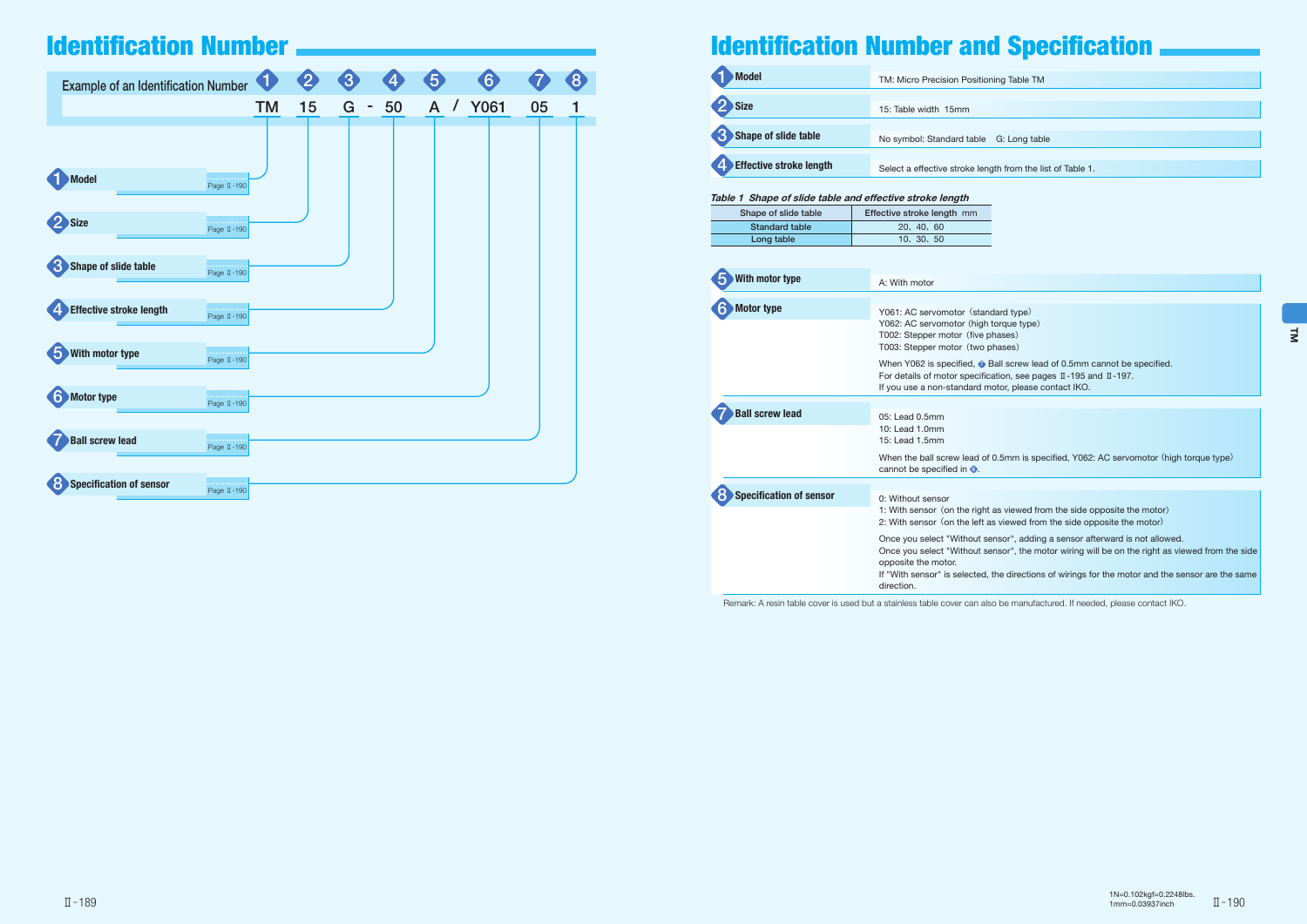Table 7 Sensor timing chart



| unit: mm |  |
|----------|--|
|          |  |

1N=0.102kgf=0.2248lbs. 1mm=0.03937inch Ш−191 — монах в пользовании при возможность пользования в составлении при возможность пользования при возможно<br>П−192

Note (1) The sensor position cannot be adjusted. The effective stroke length indicates the stroke length that can be surely secured between the limit sensors.

| Model and size  | <b>Ball screw lead</b> | $\overline{A}$ | Effective stroke length(1) | $\mathcal{C}_{0}^{(n)}$<br>(Ref.) |  |
|-----------------|------------------------|----------------|----------------------------|-----------------------------------|--|
|                 | 0.5                    | 0.5            |                            | Effective stroke length +2        |  |
| TM15 -20        | 1                      |                | 20                         |                                   |  |
|                 | 1.5                    | 1.5            |                            |                                   |  |
|                 | 0.5                    | 0.5            |                            |                                   |  |
| TM15 -40        | 1                      |                | 40                         | Effective stroke length+2         |  |
|                 | 1.5                    | 1.5            |                            |                                   |  |
|                 | 0.5                    | 0.5            | 60                         | Effective stroke length +2        |  |
| TM15 -60        | 1                      |                |                            |                                   |  |
|                 | 1.5                    | 1.5            |                            |                                   |  |
|                 | 0.5                    | 0.5            |                            | Effective stroke length $+0.5$    |  |
| <b>TM15G-10</b> | 1                      |                | 10                         |                                   |  |
|                 | 1.5                    | 1.5            |                            |                                   |  |
|                 | 0.5                    | 0.5            |                            |                                   |  |
| <b>TM15G-30</b> | 1                      |                | 30                         | Effective stroke length + 0.5     |  |
|                 | 1.5                    | 1.5            |                            |                                   |  |
|                 | 0.5                    | 0.5            |                            |                                   |  |
| <b>TM15G-50</b> | 1                      |                | 50                         | Effective stroke length + 0.5     |  |
|                 | 1.5                    | 1.5            |                            |                                   |  |

Remarks 1. "With sensor" or "Without sensor", and wiring directions are specified using the corresponding identification number. 2. For the specifications of respective sensors, please see the section of sensor specification in General Explanation. 3. The origin sensor is for stepper motor.



Fig.1 Outside dimension of sensor amplifier

| <b>Table 2 Accuracy</b> |                        | unit: mm                  |                      |  |
|-------------------------|------------------------|---------------------------|----------------------|--|
| Model                   | <b>Ball screw lead</b> | Positioning repeatability | Positioning accuracy |  |
|                         | 0.5                    | ±0.001                    |                      |  |
| TM15 -20                |                        | ±0.002                    | 0.015                |  |
|                         | 1.5                    |                           |                      |  |
|                         | 0.5                    | ±0.001                    |                      |  |
| TM15 -40                | 1                      | ±0.002                    | 0.015                |  |
|                         | 1.5                    |                           |                      |  |
|                         | 0.5                    | ±0.001                    |                      |  |
| TM15 -60                | 1.                     | ±0.002                    | 0.015                |  |
|                         | 1.5                    |                           |                      |  |
|                         | 0.5                    | ±0.001                    |                      |  |
| <b>TM15G-10</b>         | 1                      | ±0.002                    | 0.015                |  |
|                         | 1.5                    |                           |                      |  |
|                         | 0.5                    | ±0.001                    |                      |  |
| <b>TM15G-30</b>         | 1.                     | ±0.002                    | 0.015                |  |
|                         | 1.5                    |                           |                      |  |
|                         | 0.5                    | ±0.001                    |                      |  |
| <b>TM15G-50</b>         | 1                      |                           | 0.015                |  |
|                         | 1.5                    | ±0.002                    |                      |  |

### Table 3 Maximum speed

|  | Motor type     | Number of revolutions of motor | Maximum speed mm/s |          |            |  |
|--|----------------|--------------------------------|--------------------|----------|------------|--|
|  |                | $min-1$                        | Lead $0.5$ mm      | Lead 1mm | Lead 1.5mm |  |
|  | AC servo motor | 6 0 0 0                        | 50                 | 100      | 150        |  |
|  | Stepper motor  | 800                            | 15                 | 30       | 45         |  |

Remark: To measure the practical maximum speed, it is required to consider operation patterns based on the motor to be used and load conditions.

### Table 6 Table inertia, coupling inertia, and starting torque

| Model and size  |            | Table inertia $J_{\tau}$<br>$\times$ 10 <sup>-5</sup> kg · m <sup>2</sup> | Coupling inertia $J_c$<br>$\times$ 10- <sup>5</sup> kg · m <sup>2</sup> | Starting torque $T_{\rm s}$<br>$N \cdot m$ |       |
|-----------------|------------|---------------------------------------------------------------------------|-------------------------------------------------------------------------|--------------------------------------------|-------|
|                 | Lead 0.5mm | Lead 1mm                                                                  | Lead 1.5mm                                                              |                                            |       |
| TM15 -20        | 0.00013    | 0.00016                                                                   | 0.00022                                                                 |                                            | 0.005 |
| TM15 -40        | 0.00016    | 0.00019                                                                   | 0.00024                                                                 |                                            |       |
| TM15 -60        | 0.00018    | 0.00021                                                                   | 0.00026                                                                 | 0.0028                                     |       |
| <b>TM15G-10</b> | 0.00014    | 0.00019                                                                   | 0.00028                                                                 |                                            |       |
| <b>TM15G-30</b> | 0.00016    | 0.00021                                                                   | 0.00030                                                                 |                                            |       |
| <b>TM15G-50</b> | 0.00018    | 0.00023                                                                   | 0.00032                                                                 |                                            |       |

## **Mounting**

| Model and size | Shape of slide table | <b>Stroke</b> | Shaft dia. | Overall length |  |  |
|----------------|----------------------|---------------|------------|----------------|--|--|
| <b>TM15</b>    |                      | 20            |            | 54             |  |  |
|                | Standard             | 40            |            | 74             |  |  |
|                |                      | 60            |            | 94             |  |  |
|                |                      | 10            |            | 54             |  |  |
|                | Long                 | 30            |            | 74             |  |  |
|                |                      | 50            |            | 94             |  |  |

### Table 4 Maximum carrying mass

| Model and size | <b>Ball screw lead</b> | Maximum carrying mass<br>kg |          |  |
|----------------|------------------------|-----------------------------|----------|--|
|                | mm                     | Horizontal                  | Vertical |  |
| <b>TM15</b>    | 0.5                    | 0.7                         | 0.5      |  |
|                | 1.0                    | 0.7                         | 0.5      |  |
|                | 1.5                    | 0.7                         | 0.5      |  |
|                | 0.5                    | 1.5                         | 0.5      |  |
| <b>TM15G</b>   | 1.0                    | 1.5                         | 0.5      |  |
|                | 1.5                    | 1.5                         | 0.5      |  |

### Table 5 Specifications of ball screw unit: mm

For the processing accuracy of the Precision Positioning Table mounting surface and the tightening torque of the fixing screws, see page Ⅲ-29.

## Specifications **Sensor Sensor Specification**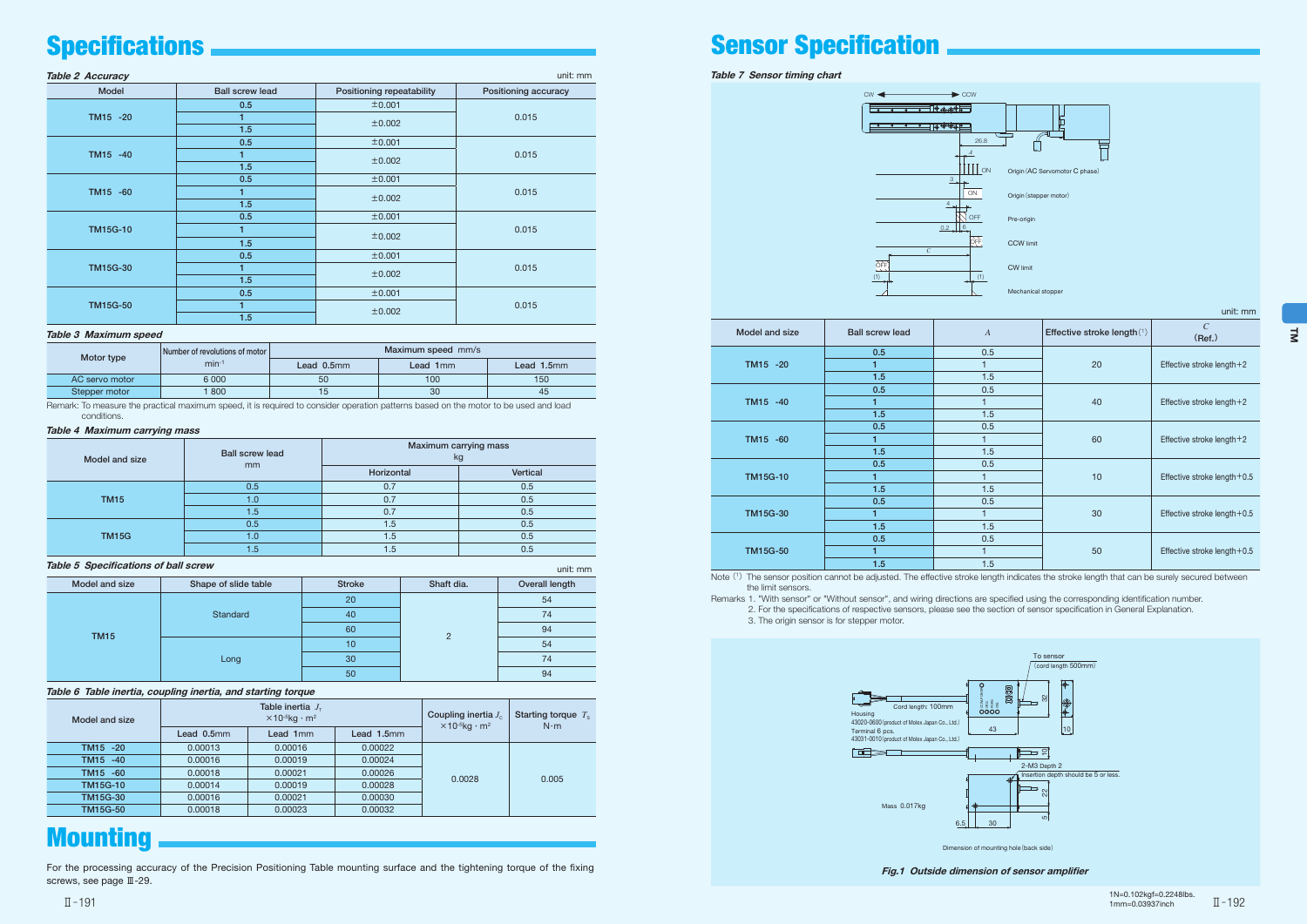A dedicated driver for Micro Precision Positioning Table TM is provided. Pages Ⅱ-193 and Ⅱ-194 show its typical system configuration. For the specifications of the driver, please see the section of specifications of motor and driver on pages Ⅱ-189 to Ⅱ-192. When you place an order, please specify desired identification numbers from the list of Tables 8 and 9.

### Table 8 System Configuration for AC Servomotor (Y061, Y062)



| No.                   | <b>Name</b>                                  | <b>Identification number</b>                    |                                                    |  |  |  |  |
|-----------------------|----------------------------------------------|-------------------------------------------------|----------------------------------------------------|--|--|--|--|
| $\bullet$             | Table body (motor code)                      | Y061<br><b>AC Servomotor</b><br>(standard type) | Y062<br><b>AC Servomotor</b><br>(high torque type) |  |  |  |  |
| $\boldsymbol{\Theta}$ | Driver $(2)$                                 | SGDV-1R7EP1A                                    |                                                    |  |  |  |  |
| $\bullet$             | Motor cord $(3m)(2)(3)$                      | JZSP-CF1M20-03-E                                |                                                    |  |  |  |  |
| $\bullet$             | Encoder cord $(3m)(2)(3)$                    | JZSP-CMP10-03-E                                 |                                                    |  |  |  |  |
| $\mathbf{\Theta}$     | Sensor extension cord<br>(3m)(2)(3)(4)       | TAE10W0-LC03                                    |                                                    |  |  |  |  |
| $\bullet$             | I/O connector                                | TAE20W1-CN(5)                                   |                                                    |  |  |  |  |
| $\bullet$             | Digital operator $(2)(6)$                    | JUSP-OP05A-1-E                                  |                                                    |  |  |  |  |
| $\boldsymbol{\Theta}$ | Digital operator<br>extension cable $(2)(6)$ | JZSP-CF1S00-A3-E                                |                                                    |  |  |  |  |
| $\boldsymbol{\Theta}$ | PC connection cable<br>(2)(6)                | JZSP-CVS06-02-E                                 |                                                    |  |  |  |  |
| $\bullet$             | Power supply cable<br>(2)(4)(7)              | JZSP-CF1G00-NN-E                                |                                                    |  |  |  |  |
| $\bf \Phi$            | Power supply $(^{8})$                        |                                                 |                                                    |  |  |  |  |
| $\circledR$           | Higher-level device                          |                                                 |                                                    |  |  |  |  |
| $\bigcirc$            | I/O connector<br>connection cable            | This must be prepared by customer.              |                                                    |  |  |  |  |

Notes (<sup>1</sup>) Once you select "Without sensor", a sensor amplifier will not be attached.

- (<sup>2</sup>) Manufactured by Yaskawa Electric Corporation.
- (<sup>3</sup>) For specific cord length, please contact IKO.

(<sup>4</sup>) The higher-level device side of the cord will be loose.

(<sup>5</sup>) I/O connector TAE20W1-CN is a combined product of 10126-3000PE (connector) and 10326-52F0-008 (cover) from 3M Japan Limited.

(<sup>6</sup>) A digital operator or ordinary PC is required for parameter setting.

(<sup>7</sup>) Specify the length 1 - 3m in 1m increments in □□ of the identification number. (Example for 3m: JZSP-CF1G00-03-E)

(<sup>8</sup>) The main circuit power supply supports DC48V as well as DC24V. The control circuit power supply is DC24V. Each power supply must be prepared separately by the customer.

Remarks 1: The motor cord, encoder cord and sensor extension cord have excellent bending resistance.

2: Initial setting of parameters is required for the driver for AC Servomotor.

When setting parameters with an ordinary PC, download the setting software from the Yaskawa Electric Corporation website. (URL: http://www.e-mechatronics.com/download/tool/servo/sgmwinpls/download.html)

### Table 9 System Configuration for stepper motor (T002, T003)



| 199119989911119111991 |                                          |  |  |  |  |  |
|-----------------------|------------------------------------------|--|--|--|--|--|
|                       | T003                                     |  |  |  |  |  |
|                       | Stepper motor                            |  |  |  |  |  |
|                       | (two phases)                             |  |  |  |  |  |
|                       | $eTD-24A$                                |  |  |  |  |  |
|                       | TAE20S8-SM0                              |  |  |  |  |  |
| (מכ                   | (Fixed cable specification)              |  |  |  |  |  |
|                       | TAE20S9-SN0□                             |  |  |  |  |  |
| ification)            | (Bending-resistant cable specification)  |  |  |  |  |  |
|                       | <b>CTN481G</b>                           |  |  |  |  |  |
|                       | TAE10M5-TB                               |  |  |  |  |  |
|                       | TAE10U9-LD0                              |  |  |  |  |  |
| (תכ                   | (Fixed cable specification)              |  |  |  |  |  |
|                       | TAE10V0-LD0                              |  |  |  |  |  |
| ification)            | (Bending-resistant cable specification)  |  |  |  |  |  |
| tomer. $(5)$          | This must be prepared by customer. $(6)$ |  |  |  |  |  |
|                       |                                          |  |  |  |  |  |

## System Configuration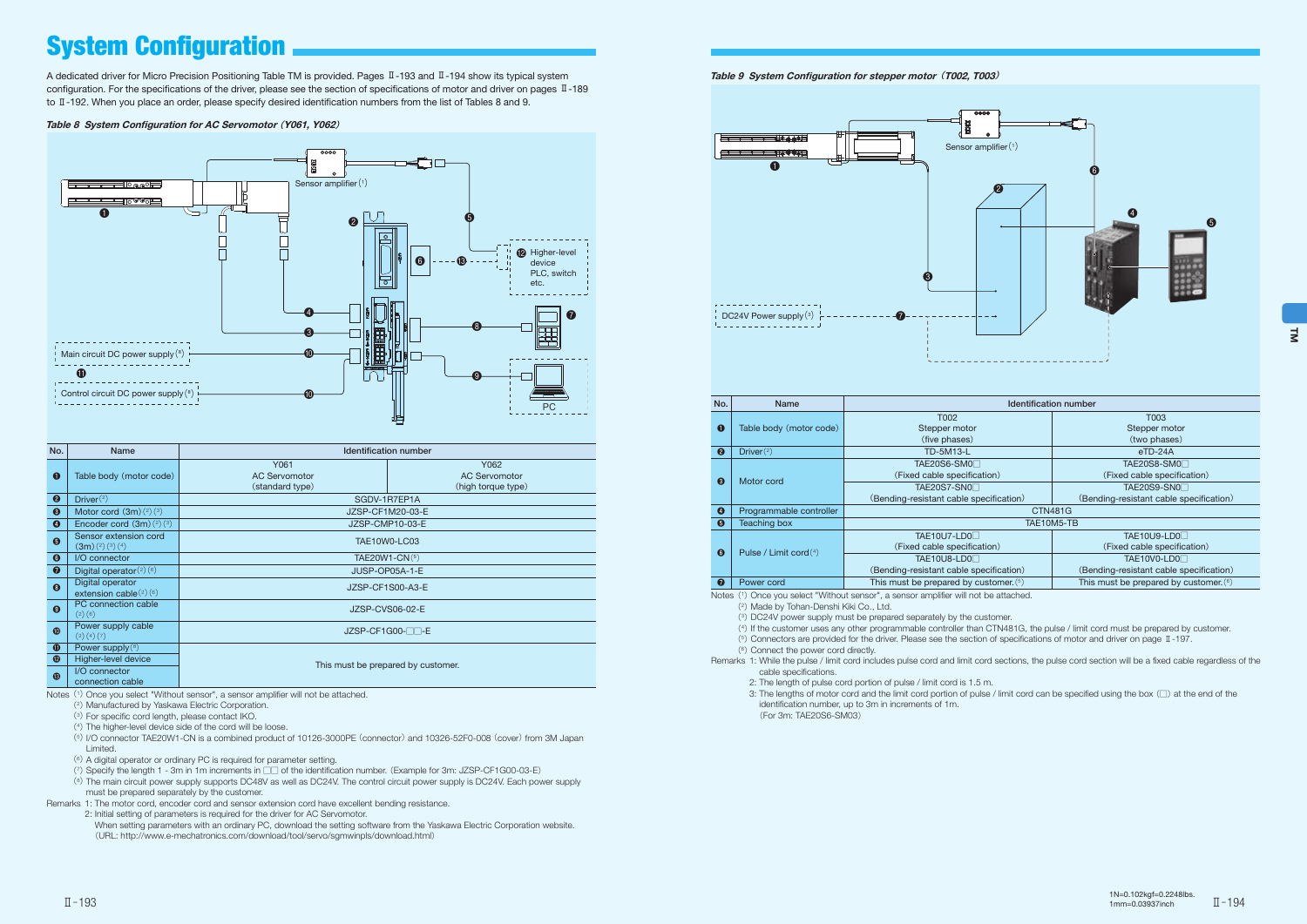

## **Specifications of motor and driver.**

### AC Servomotor manufactured by Yaskawa Electric Corporation (Y061, Y062)

| <b>Motor</b><br>type | Motor<br>code | Motor<br>identification<br>number | Voltage<br>specification    | Rated<br>output<br>W | Rated<br>torque<br>$N \cdot m$ | Max.<br>momentary<br>torque<br>$N \cdot m$ | Rated<br>number of<br>revolutions<br>$r/m$ in | <b>Motor inertia</b> $J_{\scriptscriptstyle{M}}$<br>$\times$ 10 <sup>-4</sup> ka $\cdot$ m <sup>2</sup> | Encoder<br>resolution<br>pulse/rev | <b>Mass</b><br>kg |
|----------------------|---------------|-----------------------------------|-----------------------------|----------------------|--------------------------------|--------------------------------------------|-----------------------------------------------|---------------------------------------------------------------------------------------------------------|------------------------------------|-------------------|
| Standard             | Y061          | SGMMV-B3E2A21                     | DC <sub>24</sub> V<br>DC48V | 3.3                  | 0.0105                         | 0.0263                                     | 3 0 0 0                                       | 0.000441                                                                                                | 131072<br>(17bit)                  | 0.055             |
| High<br>torque       | Y062          | SGMMV-B5E2A21                     | DC <sub>24</sub> V<br>DC48V | 5.5                  | 0.0175                         | 0.0438                                     | 3 0 0 0                                       | 0.000796                                                                                                | 131072<br>(17bit)                  | 0.06              |

 $\mathcal{O}_6$ 

 $\mathbb{A}^{5}$ 



Remarks 1. The main circuit power supply supports DC48V as well as DC24V.

2. Motor torque starts to decrease when the number of revolutions of the motor exceeds 3,000 min-1.

| Motor code Y061, Y062 |         |             | Motor side            | <b>Mating side</b>    |  |
|-----------------------|---------|-------------|-----------------------|-----------------------|--|
| Pin No.               | Content | Wire color  |                       |                       |  |
|                       | U phase | Red         | Connector 43020-0401  | Connector 43025-0400  |  |
|                       | ' phase | White       | Contact 43031-0001    | Contact 43030-0001    |  |
| ت                     | W phase | <b>Blue</b> | Molex Japan Co., Ltd. | Molex Japan Co., Ltd. |  |
| 4                     | FG      | Green       |                       |                       |  |

### Table 11 Specifications of wirings for the motor and connector

| Motor code Y061, Y062 |                  |              | Motor side                   | <b>Mating side</b>                 |  |  |
|-----------------------|------------------|--------------|------------------------------|------------------------------------|--|--|
| Pin No.               | Content          | Wire color   |                              |                                    |  |  |
|                       | PG <sub>5V</sub> | Orange       |                              |                                    |  |  |
| 2                     | PG <sub>OV</sub> | Light green  |                              |                                    |  |  |
| 3                     | $BAT(+)$         | Red/pink     | Socket connector solder type |                                    |  |  |
| Δ                     | $BAT(-)$         | Black/pink   | 54280-0609                   | Connector crimp type<br>55100-0670 |  |  |
| 5                     | <b>PS</b>        | Red/sky blue | Molex Japan Co., Ltd.        | Molex Japan Co., Ltd.              |  |  |
|                       | Black/<br>/PS    |              |                              |                                    |  |  |
| 6                     |                  | sky blue     |                              |                                    |  |  |
| Shell                 | FG               | FG           |                              |                                    |  |  |

Note (1) This driver is a pulse train command type. If the network communication command type or analog voltage command type is required, please contact IKO.

### Table 12 Specifications of wirings for the encoder and connector

| No.                   |                 | <b>Name</b>                    | <b>Function</b>                               |
|-----------------------|-----------------|--------------------------------|-----------------------------------------------|
| $\bullet$             | CN <sub>1</sub> | I/O connector                  | Connect a pulse cord to this connector.       |
| $\boldsymbol{\Theta}$ | CN2             | Encoder connector              | Connect the encoder cord.                     |
| $\bullet$             | CN <sub>3</sub> | Driving power supply connector | Connect to the driving power supply.          |
| $\bullet$             | CN <sub>4</sub> | Motor connector                | Connect a motor cord to this connector.       |
| $\boldsymbol{\Theta}$ | CN <sub>5</sub> | Connector for digital operator | Connect the digital operator extension cable. |
| $\bullet$             | CN <sub>7</sub> | Connector for PC               | Connect the PC connection cable.              |

### Table 14 Driver specification

Table 13 Driver for AC Servomotor Y061/Y062, manufactured by Yaskawa Electric Corporation



| Identification number of driver                                                                                                                                                                                                                                                    | $SGDV-1R7EP1A(1)$                               |                                                         |  |
|------------------------------------------------------------------------------------------------------------------------------------------------------------------------------------------------------------------------------------------------------------------------------------|-------------------------------------------------|---------------------------------------------------------|--|
| Applicable motor code                                                                                                                                                                                                                                                              | Y061                                            | Y062                                                    |  |
| Rated output of applicable motor                                                                                                                                                                                                                                                   | 3.3W                                            | 5.5W                                                    |  |
| Feedback                                                                                                                                                                                                                                                                           |                                                 | Serial encoder 17bit                                    |  |
| Specified system of pulse input $(1)$                                                                                                                                                                                                                                              |                                                 | CW/CCW signal, pulse signal/rotational direction signal |  |
| Specified method of pulse input(1)                                                                                                                                                                                                                                                 |                                                 | Line driver, open collector                             |  |
| Main circuit power supply voltage(2)                                                                                                                                                                                                                                               | DC24V±15%, DC48V±15%                            |                                                         |  |
| Control circuit power supply                                                                                                                                                                                                                                                       | DC24V±15%                                       |                                                         |  |
| Continuous output current Arms                                                                                                                                                                                                                                                     | 1.7                                             |                                                         |  |
| Maximum output current Arms                                                                                                                                                                                                                                                        | 4.1                                             |                                                         |  |
| Operating temperature range                                                                                                                                                                                                                                                        | $0 \sim 55$ °C                                  |                                                         |  |
| Storage temperature range                                                                                                                                                                                                                                                          | $-20 - 85^{\circ}C$                             |                                                         |  |
| <b>Operating humidity</b>                                                                                                                                                                                                                                                          | 90% RH or lower (keep freeze/condensation free) |                                                         |  |
| Mass kg<br>the contract of the contract of the contract of the contract of the contract of the contract of the contract of<br>the company's company's company's<br>the contract of the contract of the contract of the contract of the contract of the contract of the contract of | 0.3                                             |                                                         |  |

(2) The main circuit power supply supports DC48V and DC24V.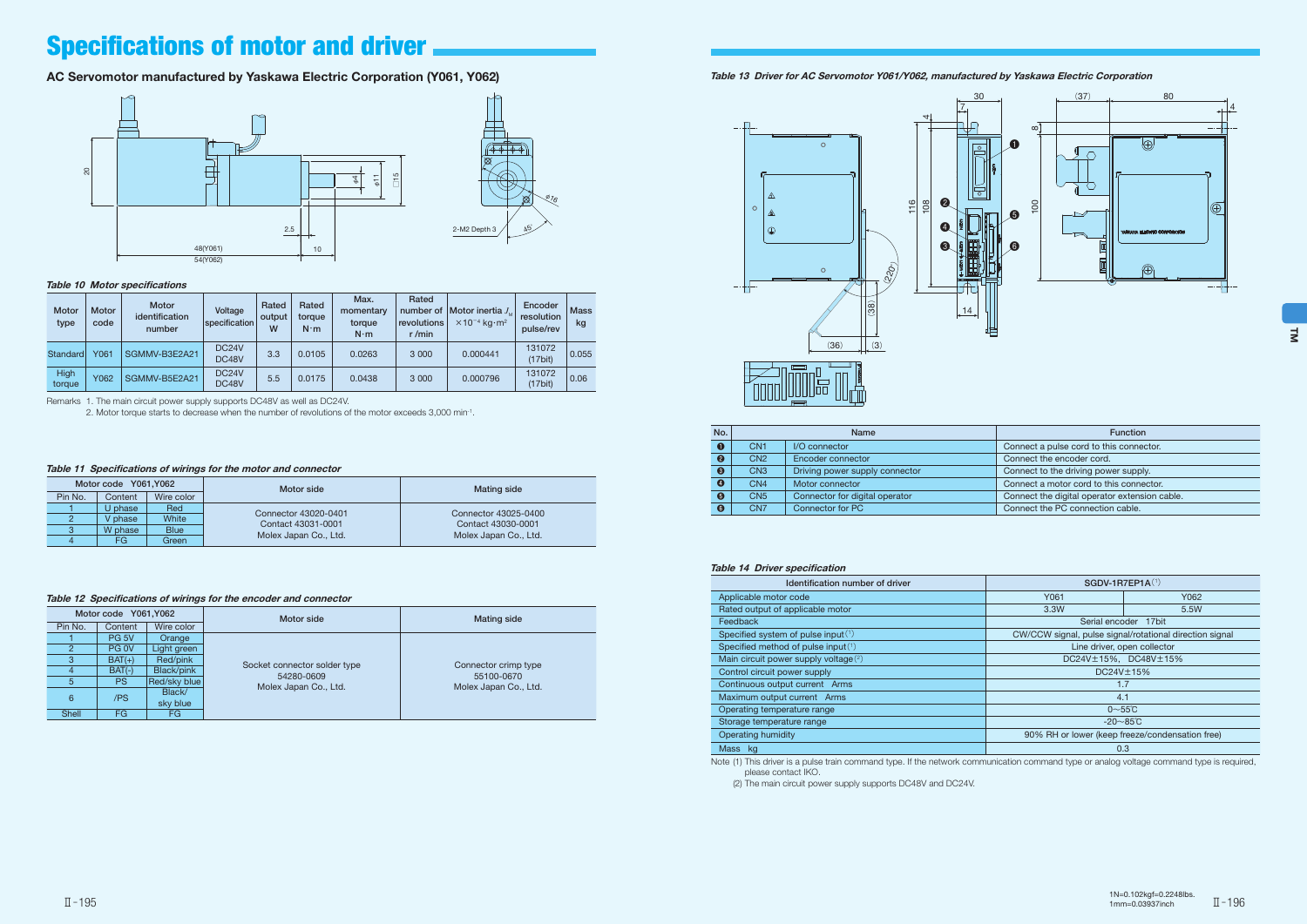### Stepper motor from Tamagawa Seiki Co., Ltd. (T002, T003)

### Table 15 Motor specifications

| <b>Motor</b><br>code | Model number of<br>motor | Step<br>angle | Maximum holding<br>torque $N \cdot m$ | Current<br>A/phase | Rotor inertia $J_{\mu}$<br>$\times$ 10 <sup>-4</sup> ka·m <sup>2</sup> | Mass (Ref.)<br>kg |
|----------------------|--------------------------|---------------|---------------------------------------|--------------------|------------------------------------------------------------------------|-------------------|
| <b>T002</b>          | <b>TS3682N2</b>          | 0.72          | 0.024                                 | 0.35               | 0.004                                                                  | 0.085             |
| <b>T003</b>          | <b>TS3692N2</b>          | .80           | 0.024                                 | 0.35               | 0.004                                                                  | 0.085             |

### Table 16 Specifications of wirings for the motor and connector

| Pin No. |                                    | Color of lead wire | Motor side            |                       |  |  |  |  |
|---------|------------------------------------|--------------------|-----------------------|-----------------------|--|--|--|--|
|         | Motor code T003<br>Motor code T002 |                    |                       | Mating side $(1)$     |  |  |  |  |
|         | <b>Blue</b>                        | <b>Black</b>       |                       |                       |  |  |  |  |
| ≘       | Red                                | Not use            | Housing<br>43025-0600 | Housing<br>43020-0600 |  |  |  |  |
| 3       | Orange                             | <b>Blue</b>        |                       |                       |  |  |  |  |
|         | Green                              | Red                | <b>Terminal</b>       | <b>Terminal</b>       |  |  |  |  |
| 5       | <b>Black</b>                       | Orange             | 43030-0007            | 43031-0007            |  |  |  |  |
| 6       | Not use                            | Green              |                       |                       |  |  |  |  |

Note (1) Mating-side connector must be prepared by customer.

Remark: Connectors are manufactured by Molex Japan Co., Ltd.

### Table 17 Driver for stepper motor T002 from Tohan Denshi Kiki Co., Ltd. (RoHS compliant)

| No. |                 | <b>Name</b>            | <b>Function</b>                           |  |  |  |  |
|-----|-----------------|------------------------|-------------------------------------------|--|--|--|--|
|     | CN1             | Power supply connector | Connect a power supply to this connector. |  |  |  |  |
|     | CN <sub>2</sub> | I/O connector          | Connect a pulse cord to this connector.   |  |  |  |  |
| ❸   | CN <sub>3</sub> | Motor connector        | Connect a motor cord to this connector.   |  |  |  |  |





中





### Table 18 Specifications of driver for stepper motor T002

| Model number of<br>driver                 | <b>TD-5M13-L</b>                              |  |  |  |  |  |
|-------------------------------------------|-----------------------------------------------|--|--|--|--|--|
| Applicable motor<br>code                  | T002                                          |  |  |  |  |  |
| <b>Excitation type</b>                    | Max, 500 divisions<br>Micro step              |  |  |  |  |  |
| Input method                              | Input resistance $220\Omega$<br>Photo coupler |  |  |  |  |  |
| Input format                              | CW/CCW signal                                 |  |  |  |  |  |
|                                           | Pulse signal/rotational direction signal      |  |  |  |  |  |
| Power input                               | DC15 to 35V 2.5A                              |  |  |  |  |  |
| Ambient temperature                       | $0 \sim 40^{\circ}$ C (keep freeze free)      |  |  |  |  |  |
| (in operation)                            |                                               |  |  |  |  |  |
| <b>Ambient humidity</b><br>(in operation) | 85% or lower (keep dewdrop free)              |  |  |  |  |  |
| Mass kg                                   | 0.17                                          |  |  |  |  |  |



Remark: DC24V is recommended for power input. The power supply must be prepared by customer.

### Table 19 Accessories of drivers for stepper motor T002

|                                | N             |  |  |  |
|--------------------------------|---------------|--|--|--|
|                                | Housing       |  |  |  |
| Power supply connector         | FHR-2         |  |  |  |
| Control signal connectors      | <b>EHR-10</b> |  |  |  |
| Driving power supply connector | $FHR-5$       |  |  |  |
|                                | Name          |  |  |  |





### Table 20 Driver for Stepper motor T003 from Tohan Denshi Kiki Co.,Ltd. (RoHS compliant)



### Table 21 Specification of driver for stepper motor T003

| Model number of<br>driver                 | $eTD-24A$                                                        |  |  |  |  |
|-------------------------------------------|------------------------------------------------------------------|--|--|--|--|
| Applicable motor<br>code                  | T003                                                             |  |  |  |  |
| <b>Excitation type</b>                    | Max, 500 divisions<br>Micro step                                 |  |  |  |  |
| Input method                              | Photo coupler<br>Input resistance $220\Omega$                    |  |  |  |  |
| Input format                              | <b>CW/CCW signal</b><br>Pulse signal/rotational direction signal |  |  |  |  |
| Power input                               | DC24V±10% 3A                                                     |  |  |  |  |
| Ambient<br>temperature<br>(in operation)  | $0 \sim 45^{\circ}$ (keep freeze free)                           |  |  |  |  |
| <b>Ambient humidity</b><br>(in operation) | 85% or lower (keep dewdrop free)                                 |  |  |  |  |
| Mass kg                                   | 0.06                                                             |  |  |  |  |

Remark: DC24V power supply must be prepared by customer.

### Torque chart for stepper motor T003